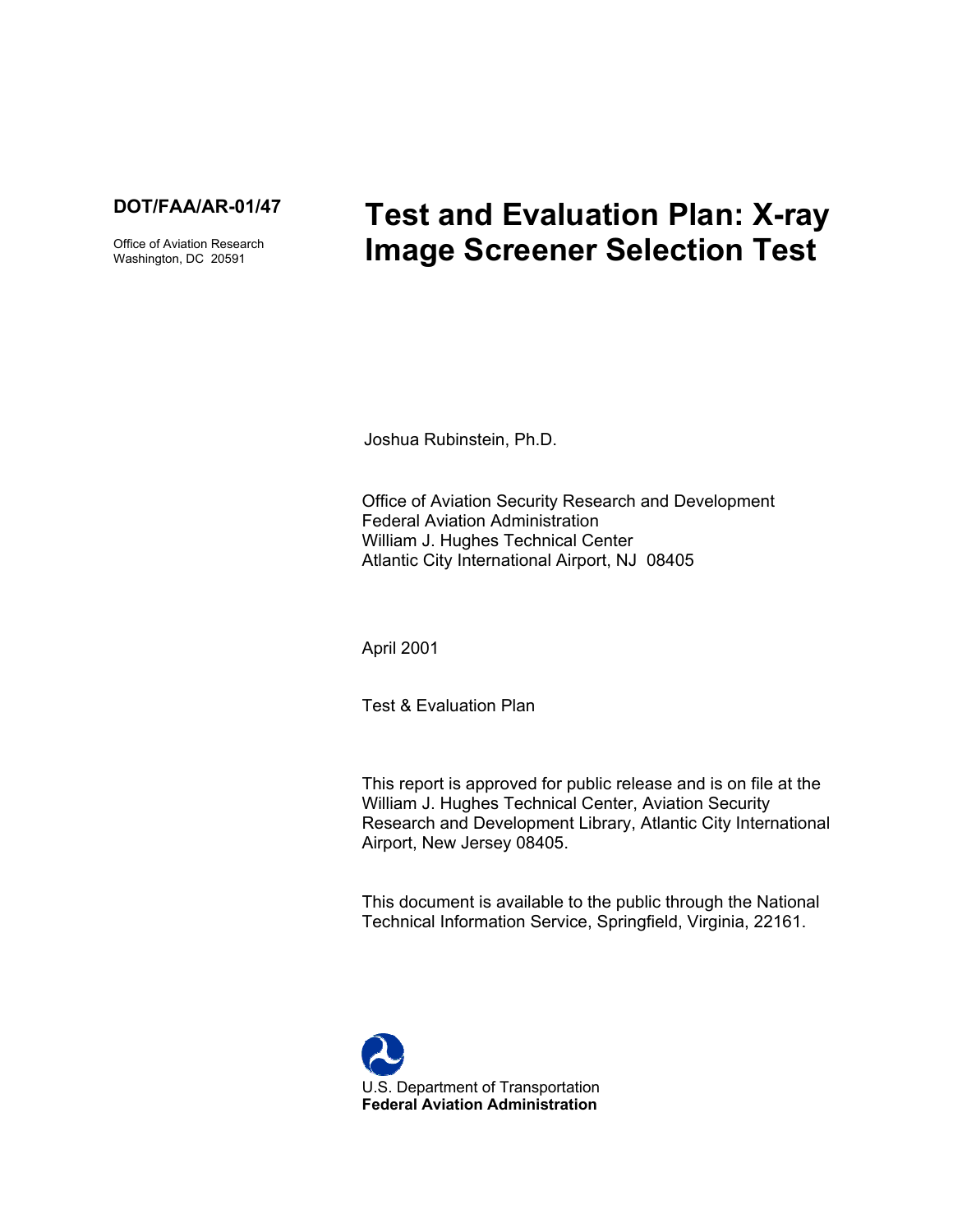#### **NOTICE**

This document is disseminated under the sponsorship of the U.S. Department of Transportation in the interest of information exchange. The United States Government assumes no liability for the contents or use thereof. The United States Government does not endorse products or manufacturers. Trade or manufacturer's names appear herein solely because they are considered essential to the objective of this report. This document does not constitute FAA certification policy.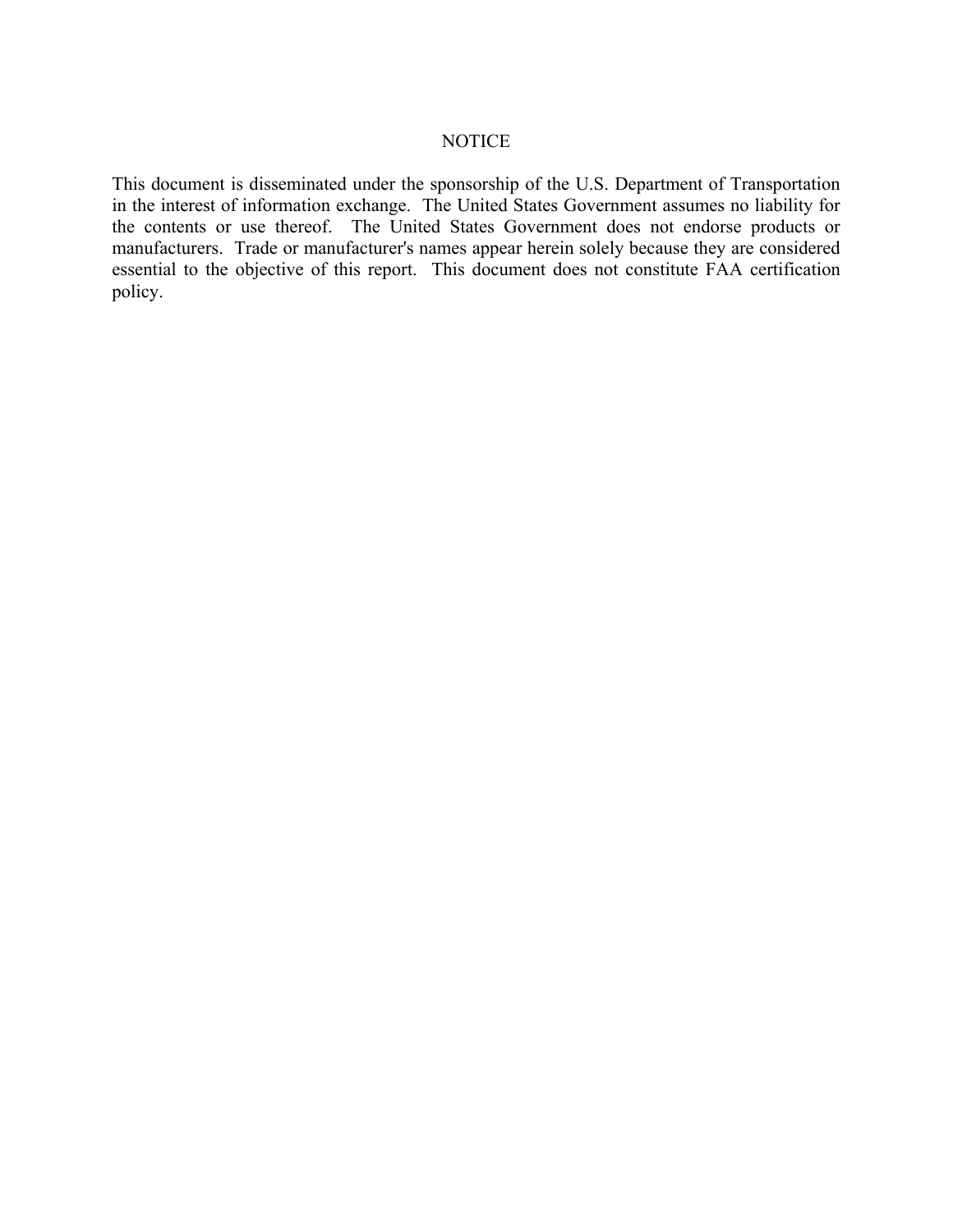|                                                                                                                                                                                                                                                                                                                                                                                                                                                                                                                                                                                                                                                                                                                                                                                |                                                                          | <b>Technical Report Documentation Page</b>                                                                                     |  |  |  |  |
|--------------------------------------------------------------------------------------------------------------------------------------------------------------------------------------------------------------------------------------------------------------------------------------------------------------------------------------------------------------------------------------------------------------------------------------------------------------------------------------------------------------------------------------------------------------------------------------------------------------------------------------------------------------------------------------------------------------------------------------------------------------------------------|--------------------------------------------------------------------------|--------------------------------------------------------------------------------------------------------------------------------|--|--|--|--|
| 1. Report No.                                                                                                                                                                                                                                                                                                                                                                                                                                                                                                                                                                                                                                                                                                                                                                  | 2. Government Accession No.                                              | 3. Recipient's Catalog No.                                                                                                     |  |  |  |  |
| DOT/FAA/AR-01/47                                                                                                                                                                                                                                                                                                                                                                                                                                                                                                                                                                                                                                                                                                                                                               |                                                                          |                                                                                                                                |  |  |  |  |
| 4. Title and Subtitle                                                                                                                                                                                                                                                                                                                                                                                                                                                                                                                                                                                                                                                                                                                                                          |                                                                          | 5. Report Date                                                                                                                 |  |  |  |  |
| Test and Evaluation Plan: X-Ray Image Screener Selection Test                                                                                                                                                                                                                                                                                                                                                                                                                                                                                                                                                                                                                                                                                                                  |                                                                          | April 2, 2001                                                                                                                  |  |  |  |  |
|                                                                                                                                                                                                                                                                                                                                                                                                                                                                                                                                                                                                                                                                                                                                                                                | 6. Performing Organization Code                                          |                                                                                                                                |  |  |  |  |
|                                                                                                                                                                                                                                                                                                                                                                                                                                                                                                                                                                                                                                                                                                                                                                                | AAR-510                                                                  |                                                                                                                                |  |  |  |  |
| 7. Author(s)<br>Joshua Rubinstein, Ph.D.                                                                                                                                                                                                                                                                                                                                                                                                                                                                                                                                                                                                                                                                                                                                       | 8. Performing Organization Report No.<br>DOT/FAA/AR-01/47                |                                                                                                                                |  |  |  |  |
| 9. Performing Organization Name and Address                                                                                                                                                                                                                                                                                                                                                                                                                                                                                                                                                                                                                                                                                                                                    | 10. Work Unit No. (TRAIS)                                                |                                                                                                                                |  |  |  |  |
| Federal Aviation Administration                                                                                                                                                                                                                                                                                                                                                                                                                                                                                                                                                                                                                                                                                                                                                |                                                                          |                                                                                                                                |  |  |  |  |
| William J. Hughes Technical Center                                                                                                                                                                                                                                                                                                                                                                                                                                                                                                                                                                                                                                                                                                                                             |                                                                          | 11. Contract or Grant No.                                                                                                      |  |  |  |  |
| Atlantic City International Airport, NJ 08405                                                                                                                                                                                                                                                                                                                                                                                                                                                                                                                                                                                                                                                                                                                                  |                                                                          |                                                                                                                                |  |  |  |  |
| 12. Sponsoring Agency Name and Address                                                                                                                                                                                                                                                                                                                                                                                                                                                                                                                                                                                                                                                                                                                                         |                                                                          | 13. Type of Report and Period Covered                                                                                          |  |  |  |  |
| <b>Federal Aviation Administration</b>                                                                                                                                                                                                                                                                                                                                                                                                                                                                                                                                                                                                                                                                                                                                         |                                                                          | Test and Evaluation Plan                                                                                                       |  |  |  |  |
| Associate Administrator for Civil Aviation Security, ACS-1<br>800 Independence Ave., S.W.                                                                                                                                                                                                                                                                                                                                                                                                                                                                                                                                                                                                                                                                                      |                                                                          |                                                                                                                                |  |  |  |  |
| Washington, DC 20591                                                                                                                                                                                                                                                                                                                                                                                                                                                                                                                                                                                                                                                                                                                                                           |                                                                          | 14. Sponsoring Agency Code                                                                                                     |  |  |  |  |
| <b>15. Supplementary Notes</b>                                                                                                                                                                                                                                                                                                                                                                                                                                                                                                                                                                                                                                                                                                                                                 |                                                                          | $ACS-1$                                                                                                                        |  |  |  |  |
|                                                                                                                                                                                                                                                                                                                                                                                                                                                                                                                                                                                                                                                                                                                                                                                |                                                                          | This test and evaluation plan was prepared by Terrance M. Nelson, Pamela U. Duke, M.A., and William M. Maguire, PhD., Logicon- |  |  |  |  |
| Federal Data.                                                                                                                                                                                                                                                                                                                                                                                                                                                                                                                                                                                                                                                                                                                                                                  |                                                                          |                                                                                                                                |  |  |  |  |
| 16. Abstract<br>This document presents a plan to develop and evaluate an X-ray Image Screener Selection Test (XISST). The XISST will be a<br>computer-based job sample selection test, which will predict the effectiveness of X-ray screeners. The selection test, which will<br>involve searching for common objects in X-ray images, will be tested for usability before being fielded. The field test will take place at<br>two airports. Human Factors Engineers will administer the XISST to at least 50 security screeners from these airports who have at<br>least 2 months of Threat Image Projection (TIP) experience. The goal of this evaluation will be to determine the reliability of the<br>XISST and its validity as a predictor of screener TIP performance. |                                                                          |                                                                                                                                |  |  |  |  |
|                                                                                                                                                                                                                                                                                                                                                                                                                                                                                                                                                                                                                                                                                                                                                                                |                                                                          |                                                                                                                                |  |  |  |  |
| 17. Key Words<br>X-ray                                                                                                                                                                                                                                                                                                                                                                                                                                                                                                                                                                                                                                                                                                                                                         |                                                                          | 18. Distribution Statement                                                                                                     |  |  |  |  |
| <b>Selection Test</b>                                                                                                                                                                                                                                                                                                                                                                                                                                                                                                                                                                                                                                                                                                                                                          |                                                                          | This report is approved for public release and is on file<br>at the William J. Hughes Technical Center, Aviation               |  |  |  |  |
| Threat Image Projection                                                                                                                                                                                                                                                                                                                                                                                                                                                                                                                                                                                                                                                                                                                                                        |                                                                          | Security Research and Development Library, Atlantic                                                                            |  |  |  |  |
| Reliability                                                                                                                                                                                                                                                                                                                                                                                                                                                                                                                                                                                                                                                                                                                                                                    |                                                                          | City International Airport, New Jersey 08405.                                                                                  |  |  |  |  |
| Validity                                                                                                                                                                                                                                                                                                                                                                                                                                                                                                                                                                                                                                                                                                                                                                       |                                                                          |                                                                                                                                |  |  |  |  |
|                                                                                                                                                                                                                                                                                                                                                                                                                                                                                                                                                                                                                                                                                                                                                                                |                                                                          | This document is available to the public through the                                                                           |  |  |  |  |
|                                                                                                                                                                                                                                                                                                                                                                                                                                                                                                                                                                                                                                                                                                                                                                                | National Technical Information Service, Springfield,<br>Virginia, 22161. |                                                                                                                                |  |  |  |  |
| 19. Security Classif. (of this report)                                                                                                                                                                                                                                                                                                                                                                                                                                                                                                                                                                                                                                                                                                                                         | 20. Security Classif. (of this page)                                     | 21. No. of Pages<br>22. Price                                                                                                  |  |  |  |  |
| Unclassified                                                                                                                                                                                                                                                                                                                                                                                                                                                                                                                                                                                                                                                                                                                                                                   | Unclassified                                                             | 13                                                                                                                             |  |  |  |  |
| Form DOT F 1700.7 (8-72)<br>Reproduction of completed page authorized                                                                                                                                                                                                                                                                                                                                                                                                                                                                                                                                                                                                                                                                                                          |                                                                          |                                                                                                                                |  |  |  |  |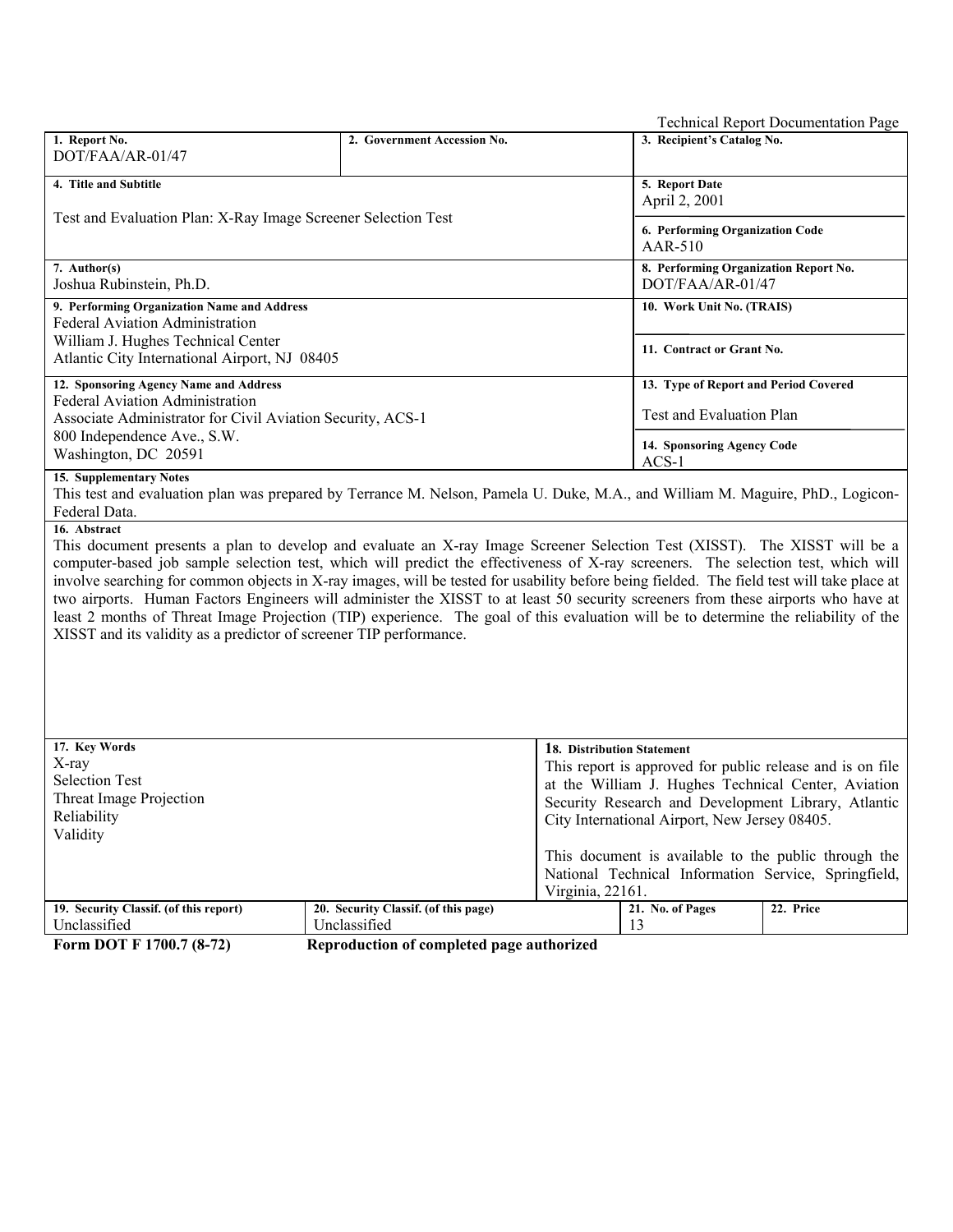# TABLE OF CONTENTS

Page

| <b>EXECUTIVE SUMMARY</b>                                                                                                                                                                                                                                                         | 111                                                                                              |
|----------------------------------------------------------------------------------------------------------------------------------------------------------------------------------------------------------------------------------------------------------------------------------|--------------------------------------------------------------------------------------------------|
| ACRONYMS                                                                                                                                                                                                                                                                         | iv                                                                                               |
| 1. INTRODUCTION                                                                                                                                                                                                                                                                  | 1                                                                                                |
| 1.1 Background<br>1.2 Purpose                                                                                                                                                                                                                                                    | 1<br>$\mathbf{1}$                                                                                |
| 2. CRITICAL OPERATIONAL ISSUES and CRITERIA                                                                                                                                                                                                                                      | $\overline{2}$                                                                                   |
| 2.1 Issue 1 - Validity of the XISST as a Predictor of TIP Performance<br>2.2 Issue 2 - Operator Performance for XISST Categories<br>2.3 Issue 3 - Reliability of the XISST<br>2.4 Issue 4 - Usability of the XISST<br>2.5 Issue 5 - Item Analysis<br>2.6 Issue 6 - Test Fairness | $\overline{c}$<br>$\begin{array}{c} 2 \\ 3 \\ 3 \end{array}$<br>$\overline{3}$<br>$\overline{4}$ |
| 3. METHOD                                                                                                                                                                                                                                                                        | 5                                                                                                |
| 3.1 Test Development<br>3.2 Usability Evaluation<br>3.3 Field Investigation<br>3.3.1 System Description<br>3.3.2 Test Sites<br>3.3.3 Participants<br>3.3.4 Procedure<br>3.3.5 Data Collection<br>3.3.6 Data Analyses                                                             | 5<br>6<br>6<br>6<br>6<br>6<br>6<br>$\overline{7}$<br>$\overline{7}$                              |
| <b>4. REFERENCES</b>                                                                                                                                                                                                                                                             | 7                                                                                                |
|                                                                                                                                                                                                                                                                                  |                                                                                                  |

# LIST OF TABLES

|                 | Page        |
|-----------------|-------------|
| Table           |             |
|                 |             |
| 1. XISST DESIGN | $\leq$<br>ັ |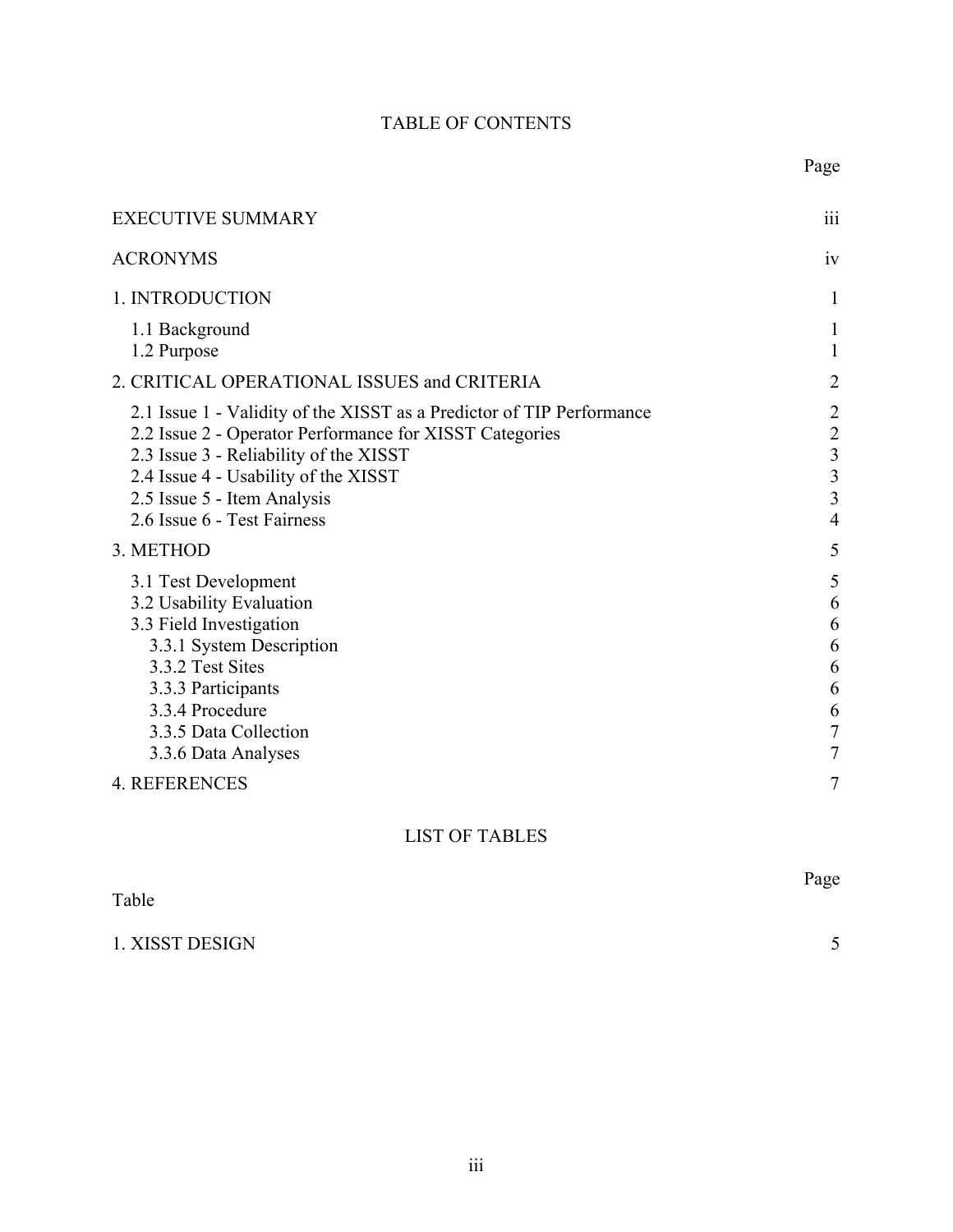#### EXECUTIVE SUMMARY

<span id="page-4-0"></span>This test and evaluation plan describes the methods that will be used to develop and evaluate the X-ray Image Screener Selection Test (XISST). The purpose of the XISST is to predict the future threat-detection performance of newly hired X-ray operators.

The XISST consists of multiple test items. The test items are X-ray images of common objects stored in baggage with other non-target articles. The task is to determine if target objects (e.g., tools, guns, or flashlights) are present in each bag. The test measures both speed and accuracy of search performance.

The XISST will be usability tested by Human Factors Engineers, and any deficiencies will be identified and corrected. A field test of the XISST will then be conducted using 50 screeners at Seattle-Tacoma International Airport and Reno/Tahoe International Airport. These screeners will have had at least 2 months of Threat Image Projection (TIP) experience. The XISST data will be compared to TIP data to determine the validity of the test as a predictor of X-ray screening performance. The psychometric properties of the test, including reliability, will also be determined from the field data.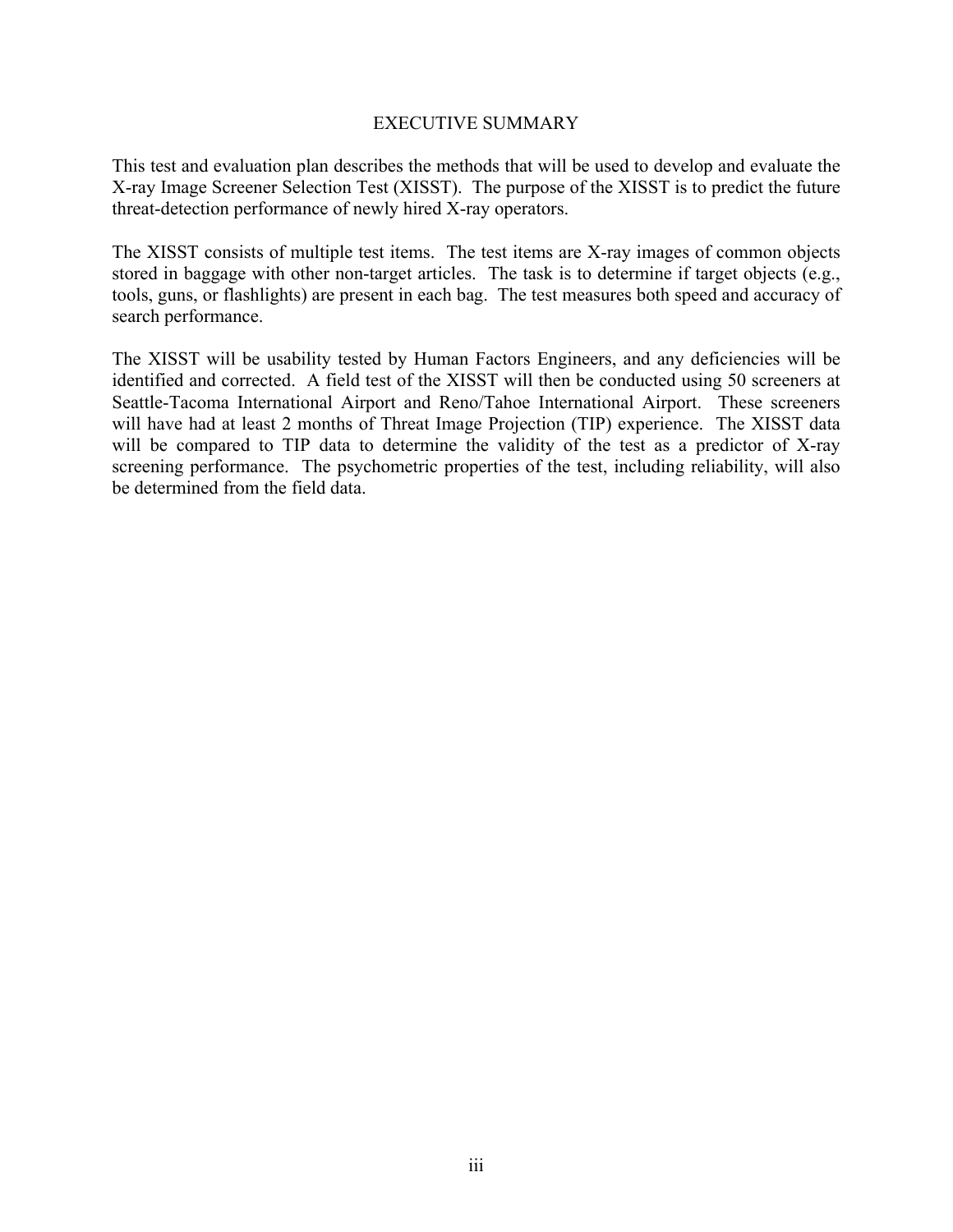# ACRONYMS

<span id="page-5-0"></span>

| Response Bias                             |
|-------------------------------------------|
| <b>Combined Threat Image</b>              |
| Detroit Metropolitan Wayne County Airport |
| <b>Federal Aviation Administration</b>    |
| Human Factors Engineer                    |
| Measure of Performance                    |
| Probability of Detection                  |
| Probability of False Alarm                |
| Reno/Tahoe International Airport          |
| Seattle-Tacoma International Airport      |
| <b>Threat Image Projection</b>            |
| X-ray Image Screener Selection Test       |
|                                           |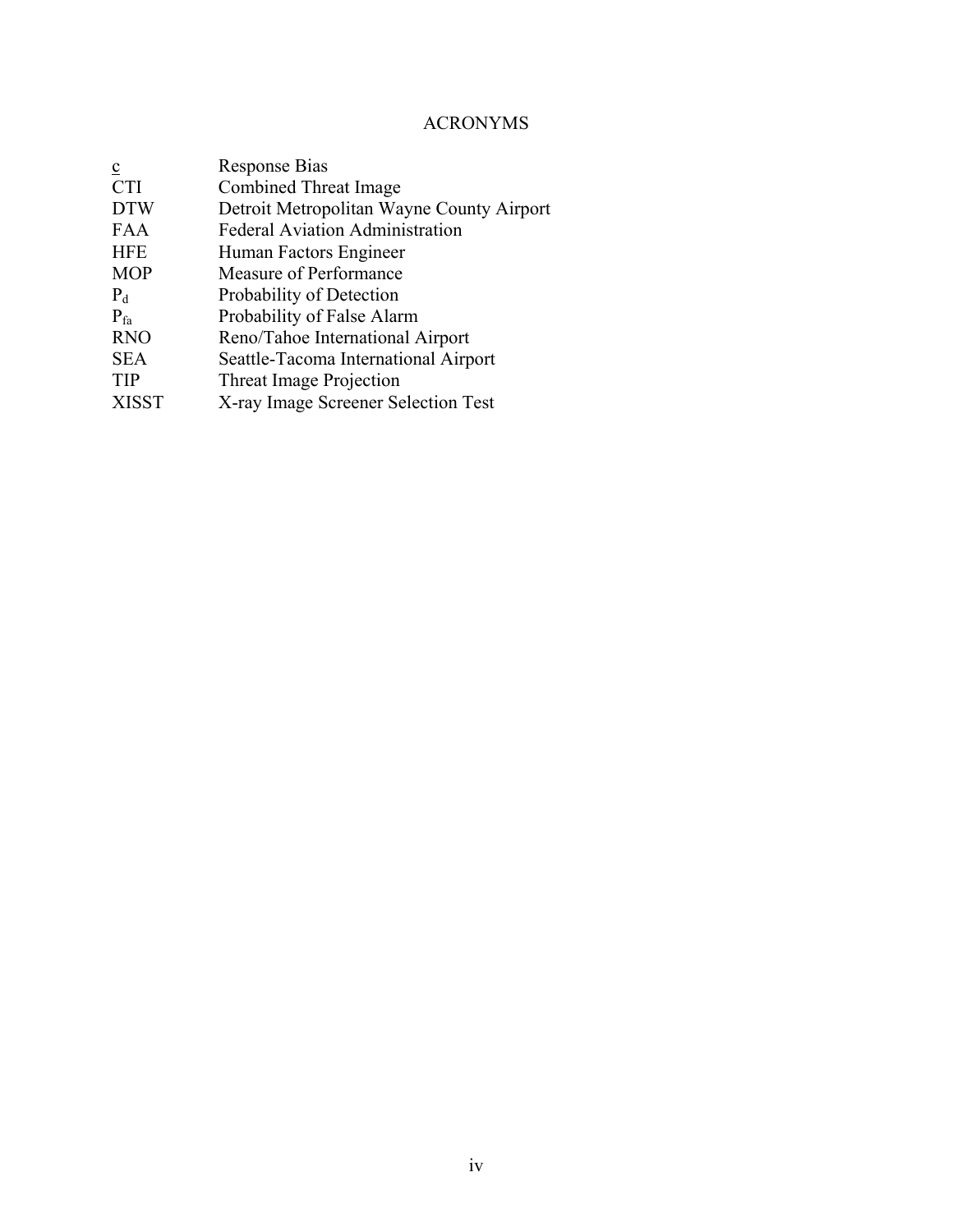# <span id="page-6-0"></span>**1. INTRODUCTION**

Federal Aviation Regulation §108.17 requires that X-ray operators undergo initial and recurrent training to ensure the safety of airline passengers and their property. To comply, air carriers procure equipment and train personnel to screen passengers and their carry-on baggage before they board the aircraft. Furthermore, the Aviation Security Improvement Act, Public Law 101- 604, mandates that the Federal Aviation Administration (FAA) enhance and improve X-ray baggage screener selection, training, and performance. The Aviation Security Human Factors Program (AAR-510) of the Office of Aviation Security Research and Development is the FAA unit tasked with this responsibility.

An objective of personnel selection is to make accurate staffing decisions and to employ individuals that will be successful on the job. Job sample tests, interviews, applications, and psychological tests are examples of methods used for selection. Accuracy in personnel selection would help to decrease costs that security companies incur by hiring and training individuals who cannot perform at the skill level required of them.

For this project, a job-sample test was developed to identify individuals that may have the necessary skills and abilities to detect potential threat items. A job-sample test is a type of selection test in which actual tasks from the target job are given to applicants to test their abilities. Such a test is advantageous in that it's content is clearly relevant to on-the-job performance, and the strong relationship between the test and the tasks required for the job is evident and fair [1, 2].

#### 1.1 Background

The perceptual and cognitive skills of X-ray screeners are critical to the safety of our nation's airlines. It is in the interest of the aviation security companies to hire the best candidates to perform this complex and important job. The X-ray screener must be able to detect potential threat items (e.g., guns, knives, or explosives) within an X-ray image that may be filled with innocuous clutter. The FAA, therefore, is interested in developing a selection test that will assess the skills and abilities that would be required to perform the task on the job. Earlier research has examined the use of various cognitive-skills tests (e.g., embedded figures and mental rotation tasks) with some success [3]. These selection tests were composed of abstract figures. The goal of the current project is to create a selection test that contains images that are directly related to the images that will be seen on an X-ray monitor.

The FAA has deployed Threat Image Projection (TIP) technology on X-ray machines throughout the country. TIP offers an objective means of measuring an X-ray screener's skills on the job. This means that any selection test developed can be evaluated and its validity established using TIP data. A successful selection test should be a good predictor of TIP performance.

#### 1.2 Purpose

The purpose of this plan is to evaluate an X-ray Image Screener Selection Test (XISST) using Xray images as test items. The images were developed using TIP technology. The XISST consists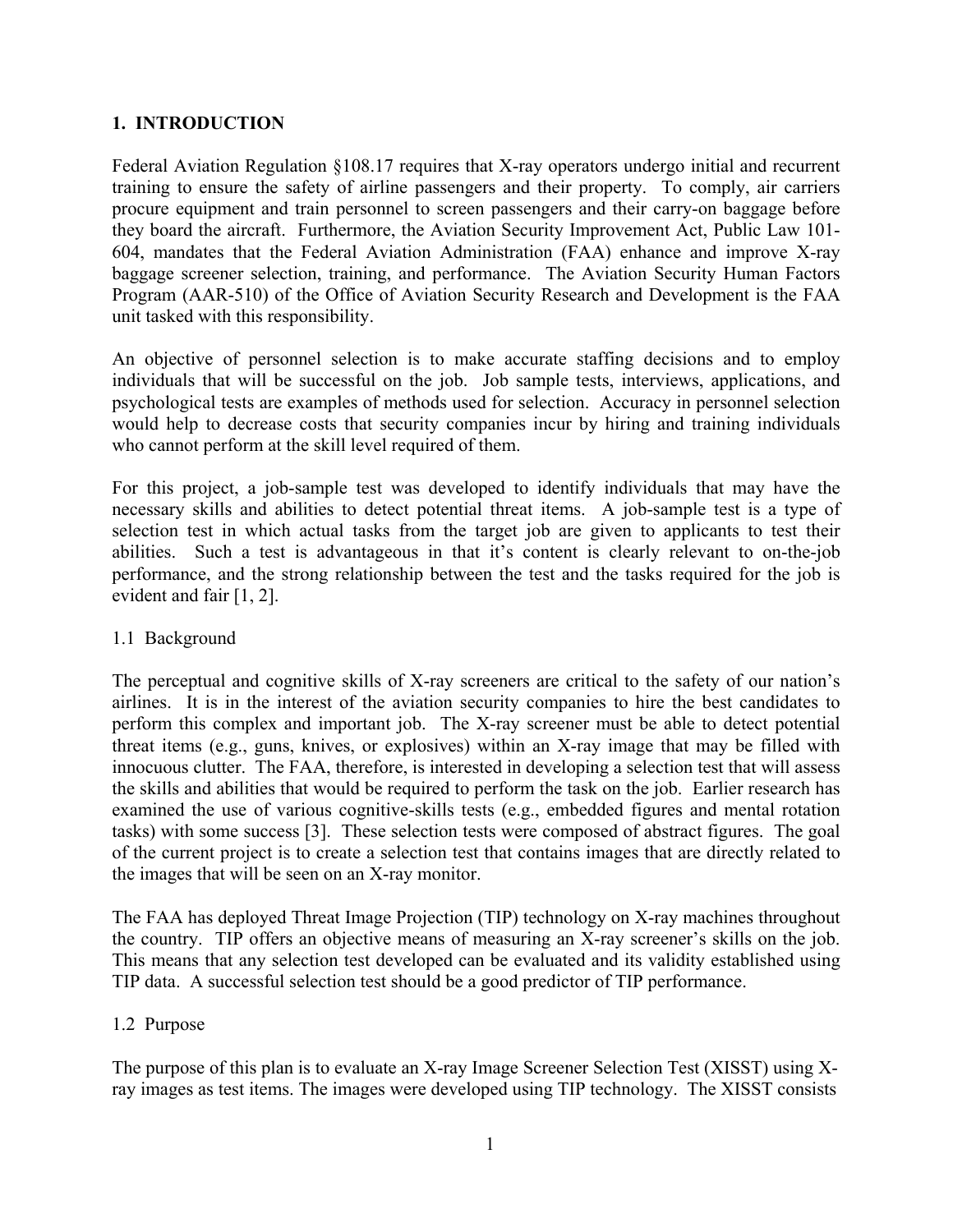<span id="page-7-0"></span>of multiple test items. These items include X-ray images of common objects stored in baggage with other articles. The task is to verify if an item from a specific category (e.g., tools, guns, or flashlights) is present in a specific bag. The test measures both speed and accuracy of search performance.

# **2. CRITICAL OPERATIONAL ISSUES AND CRITERIA**

The critical operational issues and criteria and Measures of Performance (MOPs) that will be investigated in the test and evaluation of the XISST are listed in the following subsections. These issues are essential in evaluating the reliability and validity of the XISST.

2.1 Issue 1 - Validity of the XISST as a Predictor of TIP Performance

Does a screener's performance on the XISST predict TIP performance?

Criterion 1-1. Screener's XISST performance is a significant predictor of TIP performance.

- MOP 1-1-1. Screener's Probability of Detection  $(P_d)$  on the XISST.
- MOP 1-1-2. Screener's Probability of False Alarm  $(P_{fa})$  on the XISST.
- MOP 1-1-3. Screener's sensitivity (d') for the XISST.
- MOP 1-1-4. Screener's response bias  $(c)$  for the XISST.
- MOP 1-1-5. Screener response times for XISST targets/items.
- MOP 1-1-6. Screener's  $P_d$  for TIP images.
- MOP 1-1-7. Screener's  $P_{fa}$  for TIP images.
- MOP 1-1-8. Screener's d' for TIP images.
- MOP 1-1-9. Screener's c for TIP images.
- 2.2 Issue 2 Operator Performance for XISST Categories

How well do screeners perform with different types of images?

Criterion 2-1. Investigative in nature.

- MOP 2-1-1. Screener's Probability of Detection  $(P_d)$  for each category.
- MOP 2-1-2. Screener's Probability of False Alarm  $(P_{fa})$  for each category.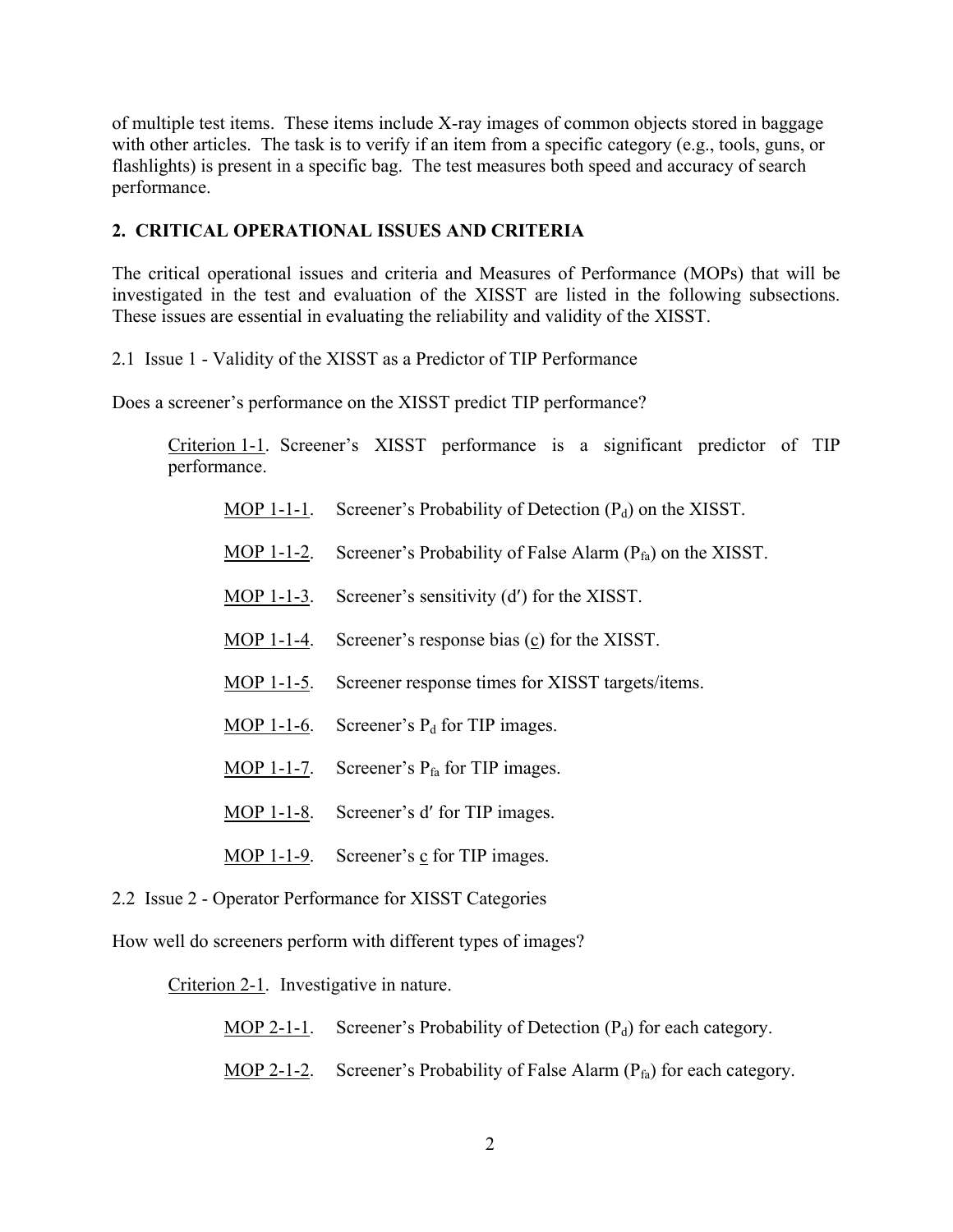- <span id="page-8-0"></span>MOP 2-1-3. Screener's sensitivity (d') for each category.
- MOP 2-1-4. Screener's response bias (c) for each category.
- MOP 2-1-5. Screener response times for each category.
- MOP 2-1-6. Screener's  $P_d$  for TIP images.
- MOP 2-1-7. Screener's  $P_{fa}$  for TIP images.
- MOP 2-1-8. Screener's d' for TIP images.
- MOP 2-1-9. Screener's  $\frac{c}{c}$  for TIP images.

MOP 2-1-10. Distribution of test scores for high-clutter images.

MOP 2-1-11. Distribution of test scores for moderate-clutter images.

2.3 Issue 3 - Reliability of the XISST

Do the XISST scores have internal consistency?

Criterion 3-1. Investigative in nature.

MOP 3-1-1. Kuder-Richardson reliability coefficient for inter-item consistency.

- 2.4 Issue 4 Usability of the XISST
- Does the XISST show good usability?

Criterion 4-1. Investigative in nature.

MOP 4-1-1. Usability evaluation of the XISST interface.

2.5 Issue 5 - Item Analysis

Do XISST items have good psychometric properties?

Criterion 5-1. Investigative in nature.

- MOP 5-1-1. Kolmogorov-Smirnov test for normalcy of test distribution.
- MOP 5-1-2. Percent of X-ray screeners who answer each item correctly.
- MOP 5-1-3. Point biserial correlation of each item with the overall test.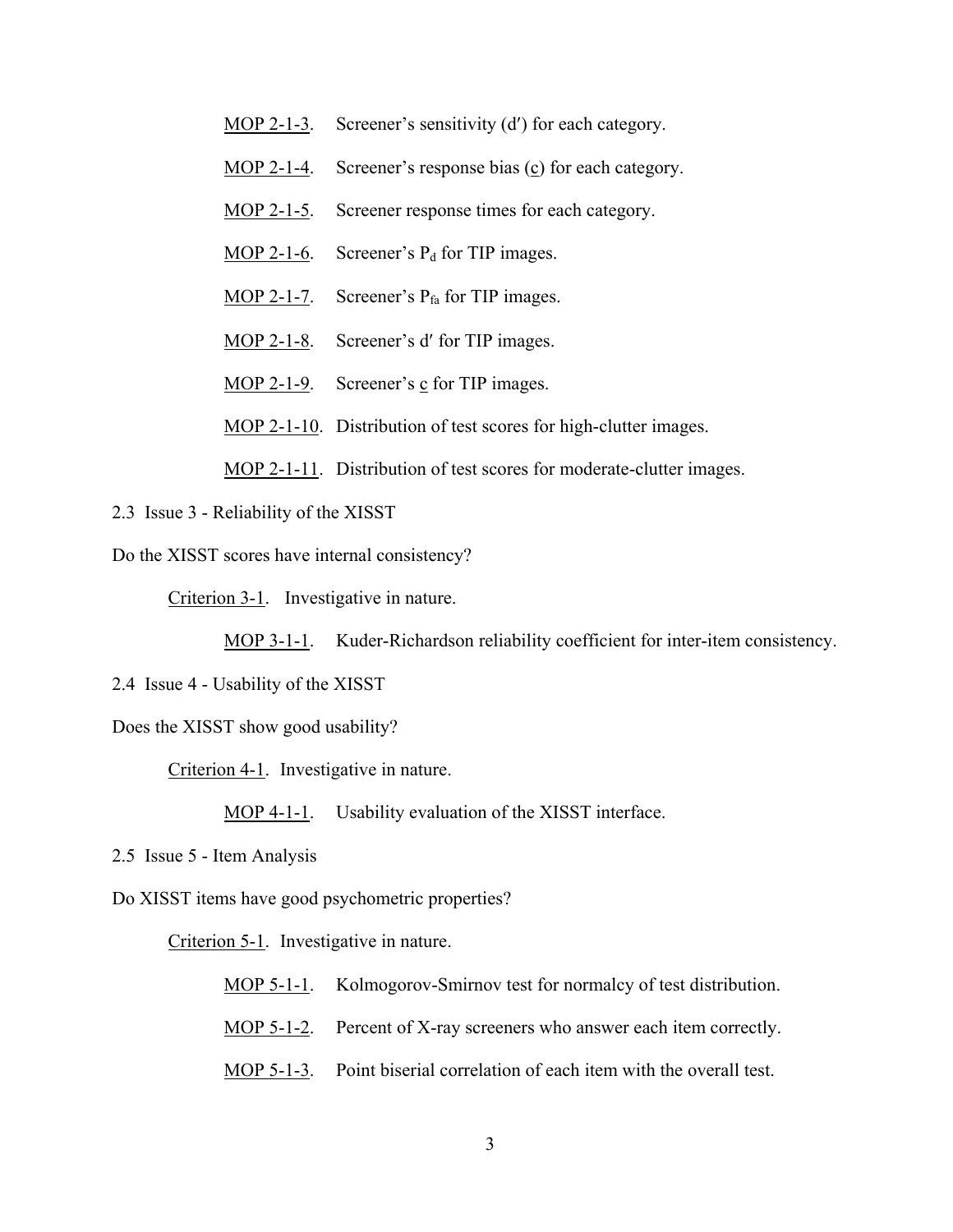MOP 5-1-4. Distribution of overall test scores.

<span id="page-9-0"></span>2.6 Issue 6 - Test Fairness

Is the XISST unfair or biased against specific ethnic groups or genders?

Criterion 6-1. Investigative in nature.

MOP 6-1-1. Background, ethnic, and gender information for X-ray screeners.

 $\underline{MOP}$  6-1-2. P<sub>d</sub> on the XISST for screeners of a specific ethnic group and gender.

MOP 6-1-3.  $P_{fa}$  on the XISST for screeners of a specific ethnic group and gender.

MOP 6-1-4. d′ on the XISST for screeners of a specific ethnic group and gender.

MOP  $6-1-5$ . c on the XISST for screeners of a specific ethnic group and gender.

MOP 6-1-6. Response times on the XISST targets/items for screeners of a specific ethnic group and gender.

 $\underline{MOP}$  6-1-7. P<sub>d</sub> of TIP images for screeners of a specific ethnic group and gender.

MOP 6-1-8.  $P_{fa}$  of TIP images for screeners of a specific ethnic group and gender.

MOP 6-1-9. d′ of TIP images for screeners of a specific ethnic group and gender.

MOP 6-1-10. c of TIP images for screeners of a specific ethnic group and gender.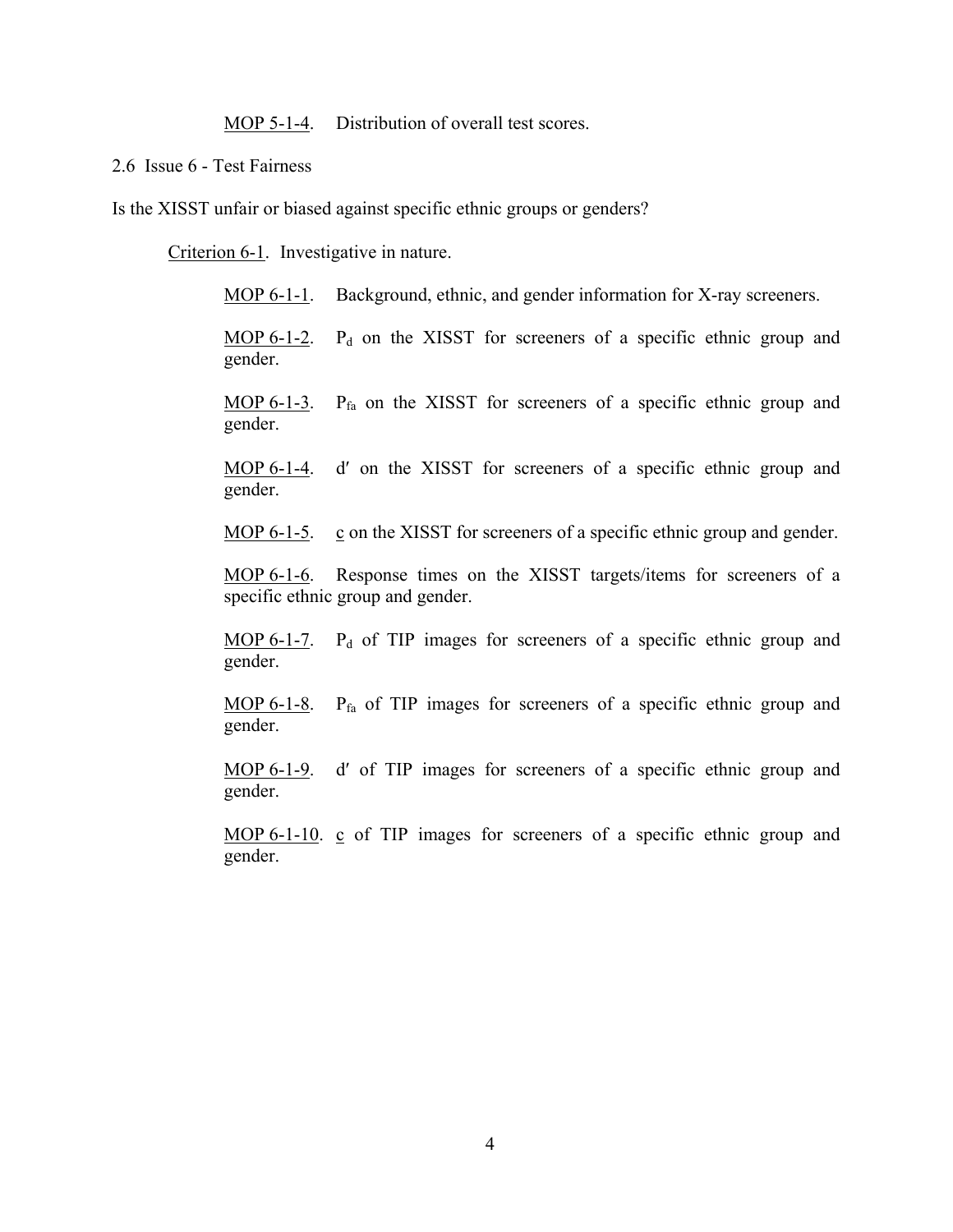# <span id="page-10-0"></span>**3. METHOD**

Human Factor Engineers (HFEs) will conduct a usability evaluation and a field test at two airports.

#### 3.1 Test Development

The XISST is a computer-based test with on-screen instructions, sample items, and keyboard responses for all items. It automatically records accuracy and speed of responses.

The creation of the XISST requires developing 180 images from 10 basic level categories. A total of 18 Combined Threat Images (CTIs) per search category were created: 6 containing a search target (e.g., gun) and 12 containing no targets. Half of all CTIs contain high clutter and half contain moderate clutter. Table 1 outlines this design. None of the 10 categories should appear as clutter in any of the CTIs.

| Category         | Target CTIs |         | Non-Target CTIs |         | <b>Total Per</b><br>Category |
|------------------|-------------|---------|-----------------|---------|------------------------------|
|                  | Moderate    | High    | Moderate        | High    |                              |
|                  | Clutter     | Clutter | Clutter         | Clutter |                              |
| Guns             | 3           | 3       | 6               | 6       | 18                           |
| Pens             | 3           | 3       | 6               | 6       | 18                           |
| <b>Shoes</b>     | 3           | 3       | 6               | 6       | 18                           |
| Key Chains       | 3           | 3       | 6               | 6       | 18                           |
| Tools            | 3           | 3       | 6               | 6       | 18                           |
| Cell Phones      | 3           | 3       | 6               | 6       | 18                           |
| Flashlights      | 3           | 3       | 6               | 6       | 18                           |
| Watches          | 3           | 3       | 6               | 6       | 18                           |
| Kitchen Utensils | 3           | 3       | 6               | 6       | 18                           |
| Knives           | 3           | 3       | 6               | 6       | 18                           |
| Total            | 30          | 30      | 60              | 60      | 180                          |

#### TABLE 1. XISST DESIGN

The X-ray image sets were created at the FAA Aviation Security Laboratory with Rapiscan Xray machines installed with the TIP system. The FAA provided the test bags to be used. The Screener Readiness Test [4] software was adapted so that it could be used for the XISST image sets. HFEs created instruction pages and a set of data collection requirements that the software engineers integrated into the product. Response procedures are straightforward, and instructions are simple and clear.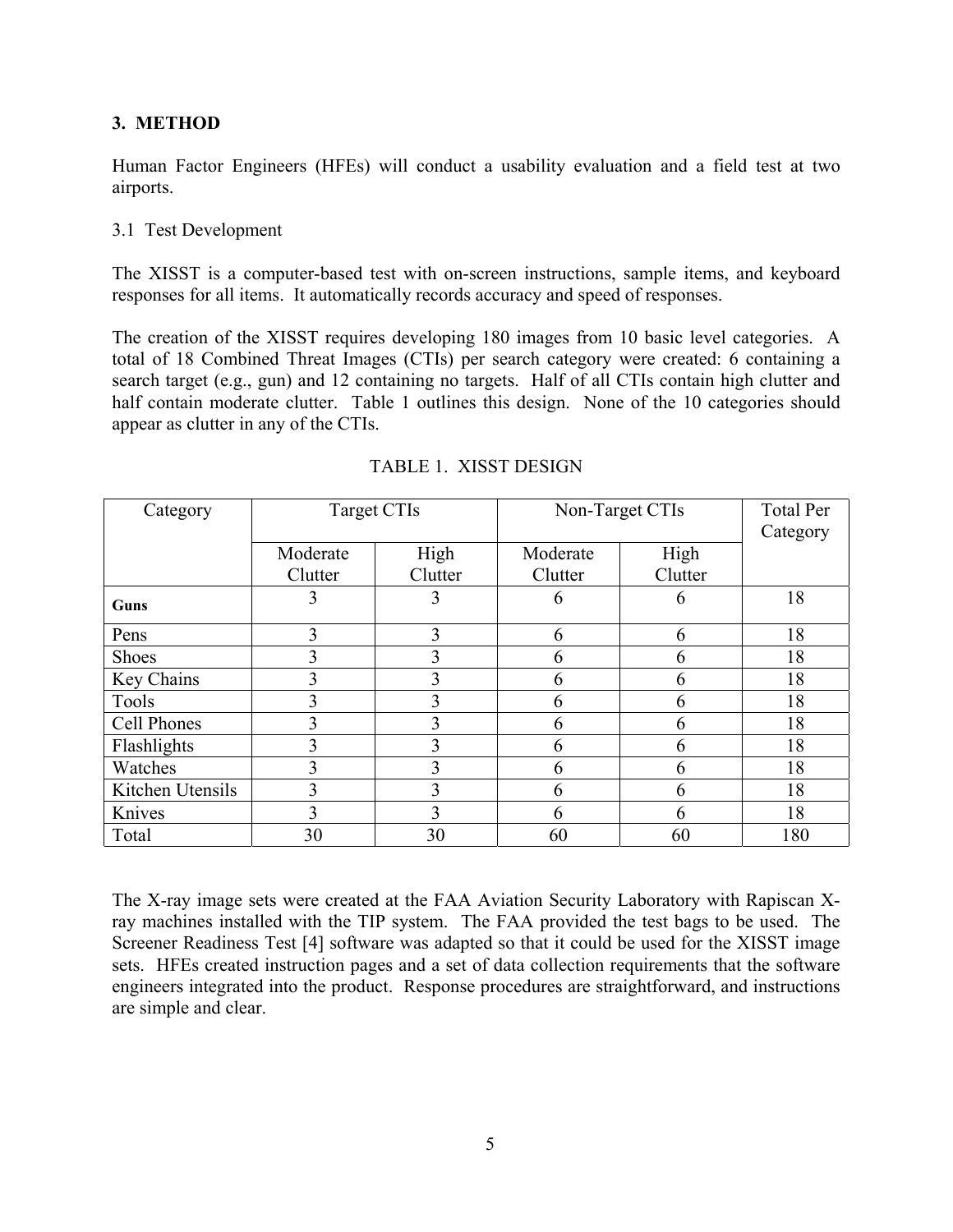## <span id="page-11-0"></span>3.2 Usability Evaluation

A usability evaluation of the XISST will be conducted prior to the field evaluation. By using the Rapiscan X-ray machines located at the FAA Aviation Security Laboratory, a test sample of approximately 10-20 images will be created. After these images have been created, the XISST will be administered to individuals who had not been involved in the image creation process. HFEs will then evaluate the XISST for level of difficulty (i.e., too easy or too hard), testing speed, accuracy, and image quality. The results of this evaluation will be used in the creation of the full image set.

At the same time, a usability analysis will be conducted on the XISST image software. An analysis on all computer system-related problems will include quality of image test presentation and response interface, accuracy of data storage, and readability of instructions. Any issues that are found to be problematic will be addressed and resolved prior to field testing. The completed test will then be given a full evaluation to determine if it is ready for the field test.

## 3.3 Field Investigation

## 3.3.1 System Description

HFEs will administer the XISST on Compaq Presario 1200 and Toshiba Satellite Series 4200 laptop computers with AMD-K6<sup>TM</sup> 3-D processors, 60 MB of RAM, and the Windows<sup>®</sup> 98 operating system. The XISST will be presented to participants using Microsoft Netscape Navigator 4.7. The entire keyboard will be used to collect participants' demographic data. For the actual test, only keys 1 and 2 will be used for the participants to key in responses to the test questions.

# 3.3.2 Test Sites

The training facilities for security companies at Seattle-Tacoma International Airport (SEA) and Reno/Tahoe International Airport (RNO) will be the sites where the test will be administered.

#### 3.3.3 Participants

HFEs will administer the XISST to 50 screeners who work at the checkpoints at SEA and RNO. The XISST will only be administered to those screeners who have 2 or more months of TIP experience. At least 25 screeners per airport will be needed to complete the data collection for the XISST.

#### 3.3.4 Procedure

The XISST will be installed on four laptop computers for the field evaluation. These computers will be taken to SEA and RNO where the XISST will be administered to TIP-experienced screeners. The goal will be to administer the XISST to 50 screeners across both airports. Each screener will complete the XISST, which will consist of 10 basic level search categories (TIP Xray images) containing target images for which the screener will be asked to respond with a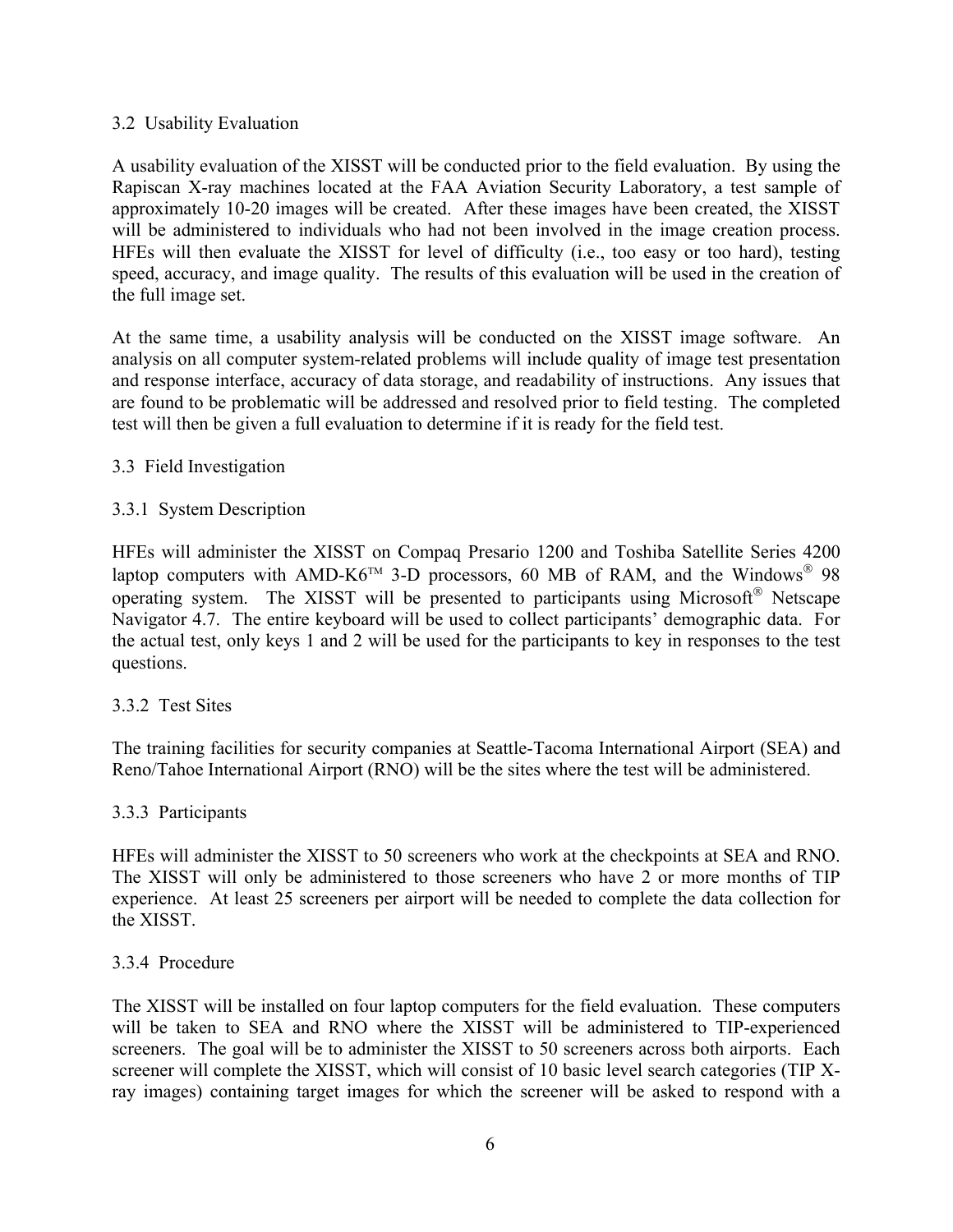<span id="page-12-0"></span>"Yes" (they see the target) or a "No" (they do not see the target). All answers will be entered via keyboard and each screener will have 15 seconds per image to respond. The computer will record the screeners' answers, as well as their response latencies. Arrangements will be made to download TIP data from both sites. These data will be used to analyze test validity.

# 3.3.5 Data Collection

Data elicited from the XISST will be incorporated into an annotated database for analyzing, archiving, and reporting. The database will be developed in Microsoft® Access and will enable the use and modification of the database to be accessed by an independent database designer and/or analyst.

## 3.3.6 Data Analyses

The XISST and TIP data will be loaded into corresponding databases. Five scores will be derived for each search category: response time,  $P_d$ ,  $P_{fa}$ ,  $d'$ , and c. An overall score will also be computed by averaging all category scores. Additionally, HFEs will compute item scores by averaging item performance across all subjects.

The goal of the data analyses will be to determine the validity of the XISST by comparing screeners' XISST scores to TIP performance. Validity will be examined by looking at correlations of XISST scores (e.g., speed or accuracy) with TIP performance measures. An important question will be whether speed, accuracy, or some derivation of both is the best predictor of performance. The predictive validity of different search categories will be independently evaluated.

Reliability will be examined by using standard measures of inter-item consistency [5]. Item analyses will look at item difficulty, item-test correlations, and scoring distributions. Items that have deficient psychometric properties may be candidates for elimination in a revised test. If the demographic distributions of screeners permit, HFEs will also look for adverse impact of the test and test items on any demographic group. This is the first step in any study of item bias. Based upon these analyses, the quality of the current XISST as a selection instrument can be determined, and any deficiencies in the test can be identified and corrected in a revised test, if necessary.

# **4. REFERENCES**

1. Hunter, J.E., & Schmidt, F.L., "The economic benefits of personnel selection using psychological ability tests," Industrial Relations, 21, 293-308, (1982)